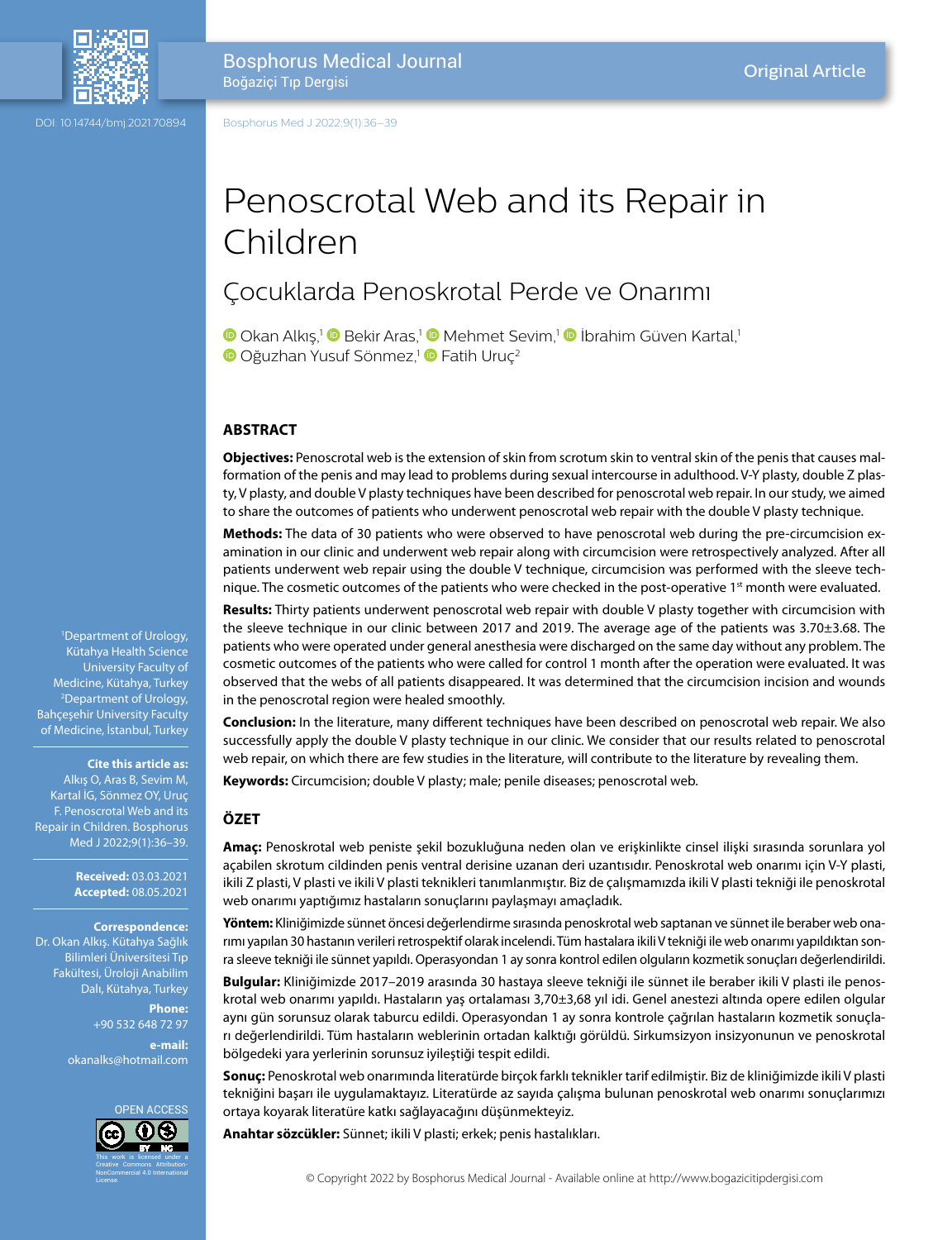The fact that man perceives his genitals has significant effects on self-esteem and sexual identity. In many cultures, penis length is associated with masculinity and virility. Therefore, penis length and anomalies of the penis are of great importance. One of the abnormalities causing shortening of the penis length and malformation of the penis is the penoscrotal web (PSW) (Fig. 1). PSW is the extension of the skin that adheres from the scrotum to the ventral surface of the penile shaft.<sup>[1]</sup> Maizels et al.<sup>[2]</sup> described PSW as the adjacency of the penis shaft with the scrotum skin which conceals the silhouette of the ventral penis shaft. This abnormality leads to problems during sexual intercourse in adulthood by causing loss of penoscrotal angle. While PSW can be congenital, it may also occur as a result of excessive resection of the ventral skin of the penis during circumcision.

In the literature, different techniques were demonstrated in PSW repair. Alter demonstrated the double Z plasty technique.[3] In this technique, the line is sutured flat longitudinally after two consecutive Z-shaped incisions in the penoscrotal junction. Chang et al. $[4]$  demonstrated the V-Y plasty technique. In this technique, one or two V-shaped incisions were made to the penoscrotal junction and it was sutured in Y-shape. McLeod et al.<sup>[5]</sup> modified the V-Y plasty technique and introduced the double V technique. We also aimed to reveal the outcomes of web repair with double V plasty technique of 30 patients who were observed to have PSW before circumcision in our clinic.

### **Methods**

In our study, after receiving the approval of Kütahya Health Sciences Ethics Committee on February 25, 2020 with 2020/04-09 decision number, the files of 30 patients who were reconstructed with V plasty due to PSW during circumcision between January 2017 and December 2019 were retrospectively reviewed. Our study was conducted in accordance with the Declaration of Helsinki Principles. Patients' demographic data, pre-operative findings, operation outcomes, and complications were examined. During pre-operative evaluation before circumcision, those who were found to have PSW in the physical examination were informed and web repair was recommended. The patients who accepted web repair and were operated were included in the study. The patients with scrotum skin on the penoscrotal junction extending to the shaft of the penis, reduced penoscrotal angle, and limited movement to the dorsal of the penis were considered PSW. The patients with hypospa-



Figure 1. Penoscrotal web.

dias, chordee, and other abnormalities in the skin of the penis during pre-operative evaluation were not included in the study. All patients underwent first PSW repair and then circumcision under general anesthesia. In all patients, circumcision was performed with the sleeve technique. After circumcision, a V-incision was performed on the penoscrotal junction with an angle of approximately 60°, with the length of arms varying according to the length of the penis. Then, another incision was performed in the form of a mirror image of the incision. The incision line formed along the median raphe line was vertically sutured with 5–0 absorbable synthetic polyglactin suture. The patients were checked in the post-operative 1st month. Post-operative cosmetic outcomes of the patients were evaluated subjectively. The angle of the penoscrotal junction, whether there was any web appearance, the presence of scar at the incision line, and the wound site were evaluated.

# **Results**

Thirty patients who were observed to have PSW during the pre-circumcision examination between January 2017 and December 2019 underwent circumcision with the sleeve technique and then PSW repair with double V plasty (Fig. 2).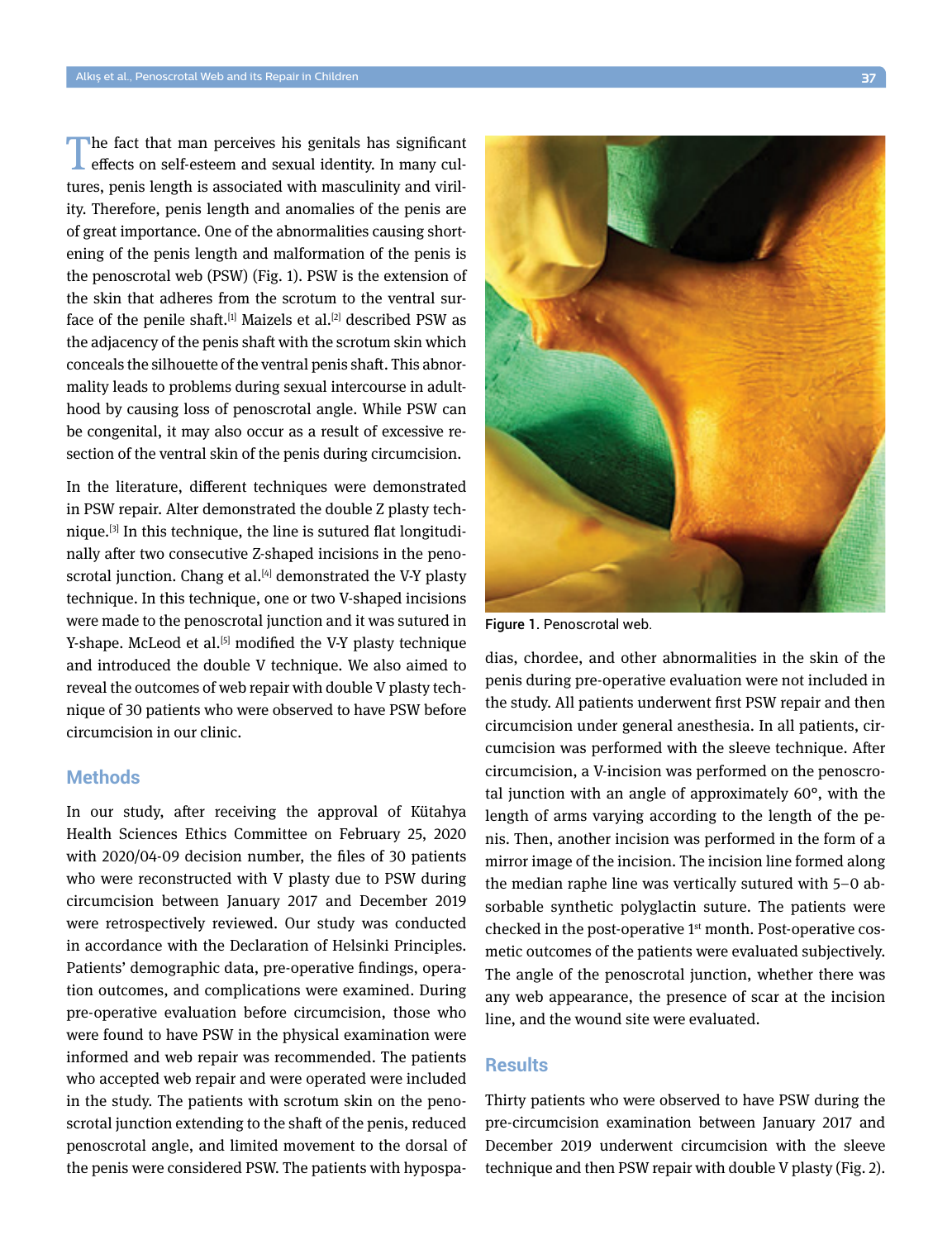

Figure 2. Incision of double V plasty.

The average age of the patients was found to be  $3.70\pm3.68$ years. No intra-operative complication was observed in any of the patients whose operations were performed under general anesthesia. All patients were discharged postoperatively on the same day without problems. No complication was observed in patients in the post-operative period. The cosmetic outcomes of the patients who were called for control in the post-operative  $1<sup>st</sup>$  month were evaluated. No cosmetic problem was observed in the circumcision areas of all patients. Furthermore, it was observed that their PSWs disappeared. It was observed that the wounds in the penoscrotal region healed without scar and without adhesion.

## **Discussion**

PSW is a serious penis abnormality that may lead to severe problems in sexual life in adulthood. In the studies conducted in the literature, its prevalence was found to be  $4\%$ .<sup>[6]</sup> Congenitally, common PSW can also be observed as a result of excessive excision of the ventral skin after circumcision. Cosmetic disorders such as web are frequently encountered especially after circumcision performed by incompetent people other than physicians.<sup>[7,8]</sup> Mayer et al.<sup>[1]</sup> found that iatrogenic PSW occurred by 17.5% in cases with newborn circumcision. In cases with PSW, the incision may also extend to the PSW line by excising the excess of prepuce, which also makes PSW repair difficult and may lead to poor cosmetic outcomes. Therefore, we administer PSW repair before circumcision (Fig. 3a).

PSW is not very noticeable by families and is usually detected during pre-circumcision physical examination, which also once again reveals the necessity of performing circumcision by physicians and the importance of physical examination before circumcision. During pre-circumcision physical examination, testicular examination is mainly performed for more undescended testes and urethral mea is examined for hypospadias. However, PSW and other less common chordee and penis skin abnormalities must also be evaluated.

In the literature, many surgical techniques have been described for PSW correction.<sup>[3-5]</sup> Z plasty, V-Y plasty, and double V plasty are the most frequently used techniques.



Figure 3. **(a)** Double V plasty was performed before circumcision. **(b)** After double V plasty and circumcision.